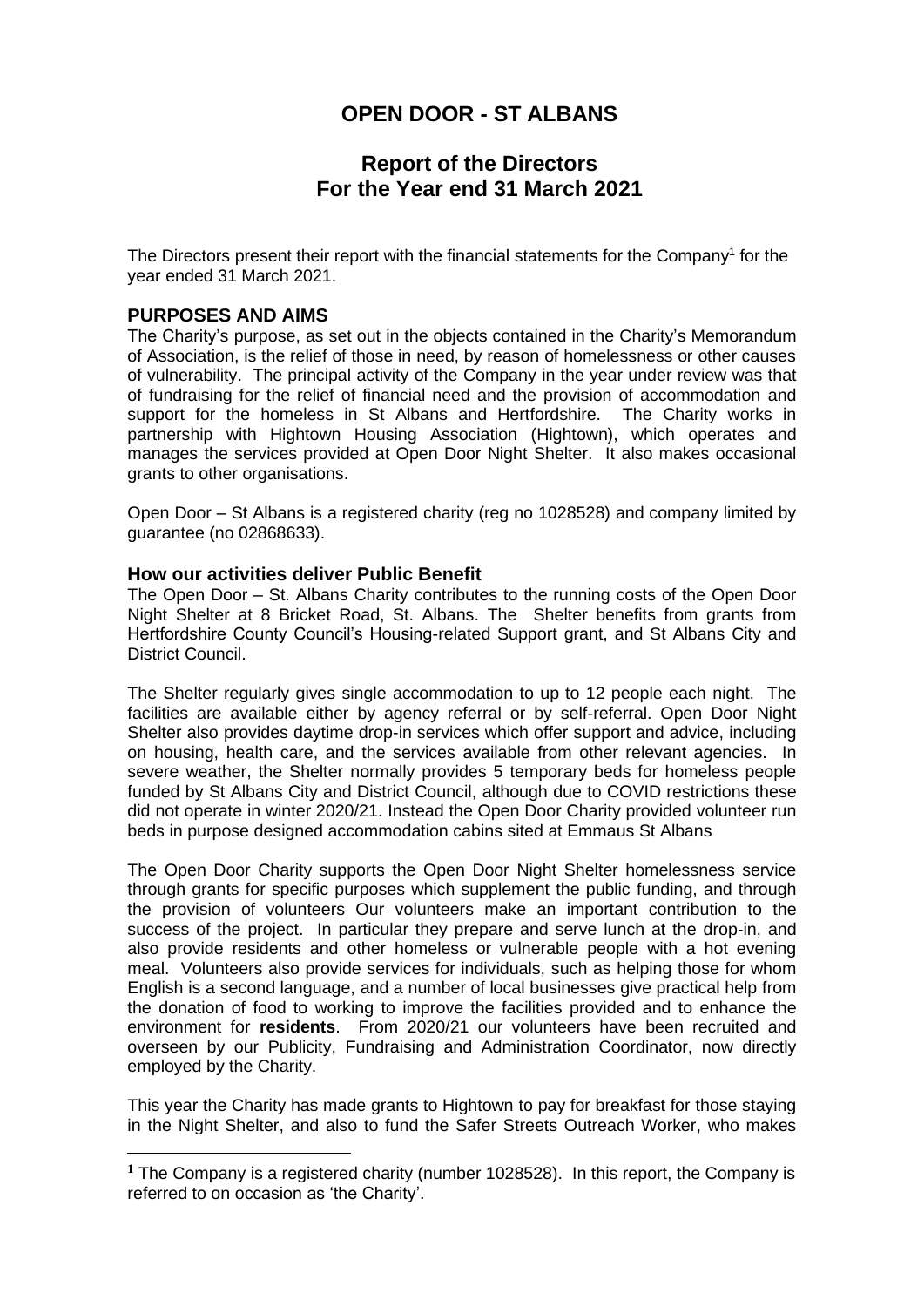contact with and supports those on the streets, to help rough sleepers to lead a more settled way of life. There are still people sleeping rough in St Albans, many of whom have limited options for moving on both because there is a serious shortage of suitable accommodation, and/or because of their particular circumstances and issues.

The Open Door Charity also contributes towards improvements at the Night Shelter.

The Charity provides small grants to assist resettlement of individuals, and pays rent and services for people in need who have nowhere to stay and have no access to benefits or other public funds, to give an opportunity for staff to find them a place to go.

During lockdown, the Charity has worked closely with the Council and Hightown to ensure beds continued to be provided until all known rough sleepers had been offered alternative accommodation. It has also coordinated a multi agency group that includes the Council, Hightown, Centre 33, Communities First and St Albans BID, to ensure the provision of food to those accommodated at the Night Shelter and elsewhere.

Over the winter months the Charity provides volunteer – run direct services to rough sleepers, via the Winter Beds project. The project was initiated in 2017 following an approach from churches in central St Albans concerned about levels of rough sleeping, and is overseen by a management group comprising trustees and other representatives. Due to COVID restrictions this winter, we were unable to run our usual dormitory-style accommodation from Trinity URC, but instead provided accommodation for up to 4 rough sleepers in self-contained cabins, These were located at Emmaus St Albans, who kindly provided space and support. The accommodation was largely funded by a grant from central government, administered via Homelessness Link, with the Charity underwriting the project and meeting the balance of costs. Accommodation was provided every night from early January to mid April 2021, with a total of 17 individuals helped, using 48 volunteers. As most public premises were closed by lockdown during this period, the cabins were supplemented by daytime provision at Trinity URC.

The Charity's funding benefits the direct recipients of the services provided at the Night Shelter and also has indirect impacts on the wider community. We encourage charitable giving by local people, whether through volunteering or through fundraising and donations. Many of our supporters and fundraisers are young people, who want to help homeless and vulnerable people.

Our support for the Night Shelter over many years has helped improve the lives of homeless people, by enabling them to address their personal issues and live more settled lives, in turn helping them to play a fuller part in the local community.

Additional government funding during the Coronavirus crisis has temporarily eased homelessness as accommodation was provided for known rough sleepers. However we are aware that people are becoming homeless all the time, and not all those moved into accommodation are able to sustain this. To help address these issues, the Charity is exploring ways of supporting homeless people move into more settled living arrangements and employment: following research into local needs and provision by other charitable and statutory agencies, we have identified homelessness prevention, mental health support, move on accommodation and employment support as potential areas where we may best direct our support. We are actively involved in discussions with local stakeholders, including local council and health services, and local charities, to further explore these opportunities.

We continue to maintain strong relationships with other local charities and recognize that in many areas we are working to the same purposes. Links have been strengthened through the Coronavirus response, and we are working together to build in these. We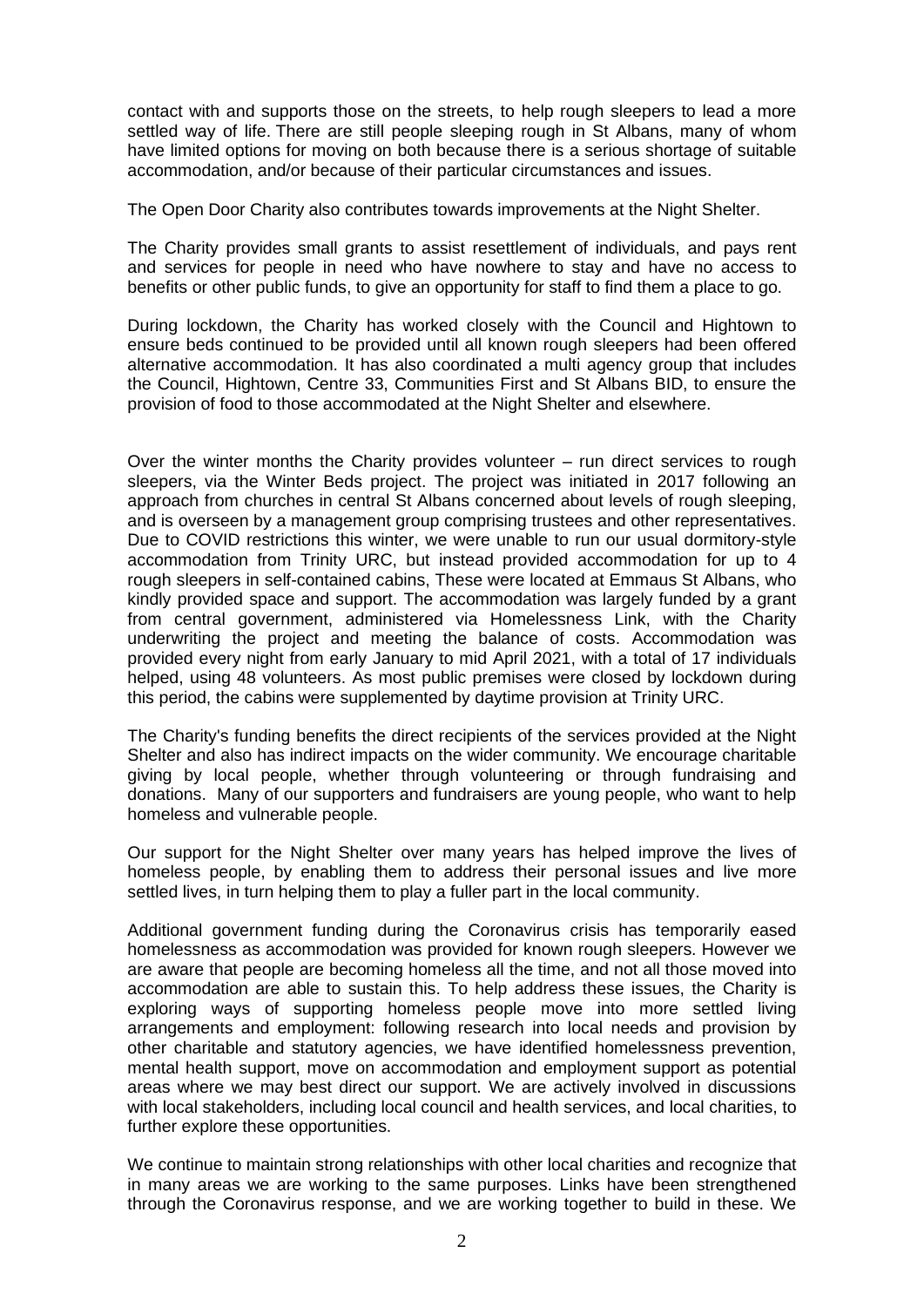also continue to offer grant funding available to other organisations where these will deliver our aims and objectives. During 2020/21 we made grants to St Albans and Hertsmere Women's Refuge, to support the provision of accommodation for those homeless through domestic abuse, and to Herts Young Homeless, to help fund a support worker at a new transition home for young people.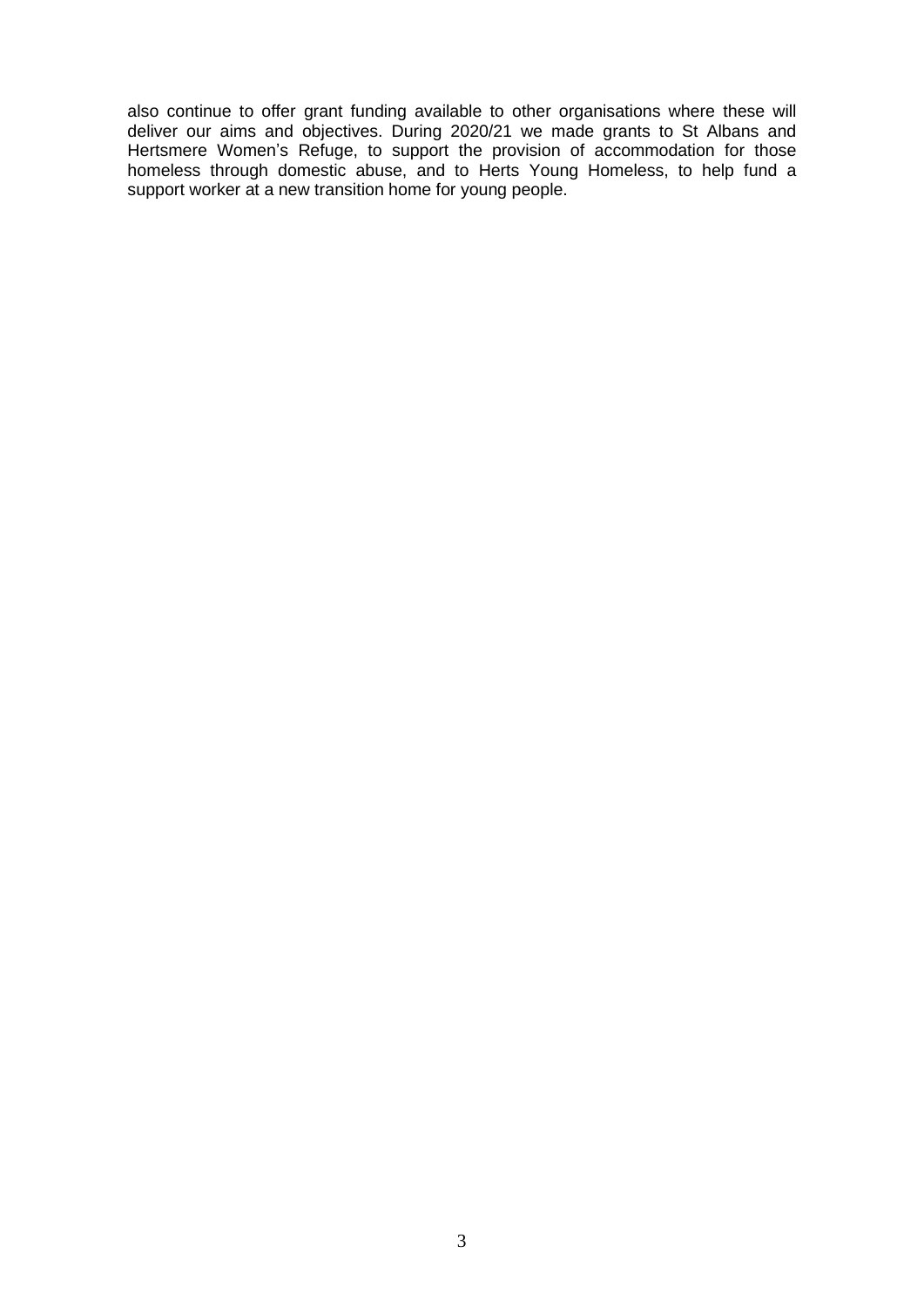## **DIRECTORS**

The Directors for the year ending March 2021 were:

Kerry Pollard (Chairman to October 2020) David Lane (Chairman from October 2020) Peter Graham (Vice Chairman) Lindsey McLeod (Treasurer) Jacqueline Button (Secretary) Lucy Gaygusuz Simon Carver Julie Inglis (to October 2020) Rachel McFarlane Richard Upton

The Directors have complied with the duty laid out in Section 4 of the Charities Act 2011.

This report has been prepared in accordance with the special provisions of Part 15 of the Companies Act 2006 relating to small companies.

On behalf of the Board:

David Lane

Date: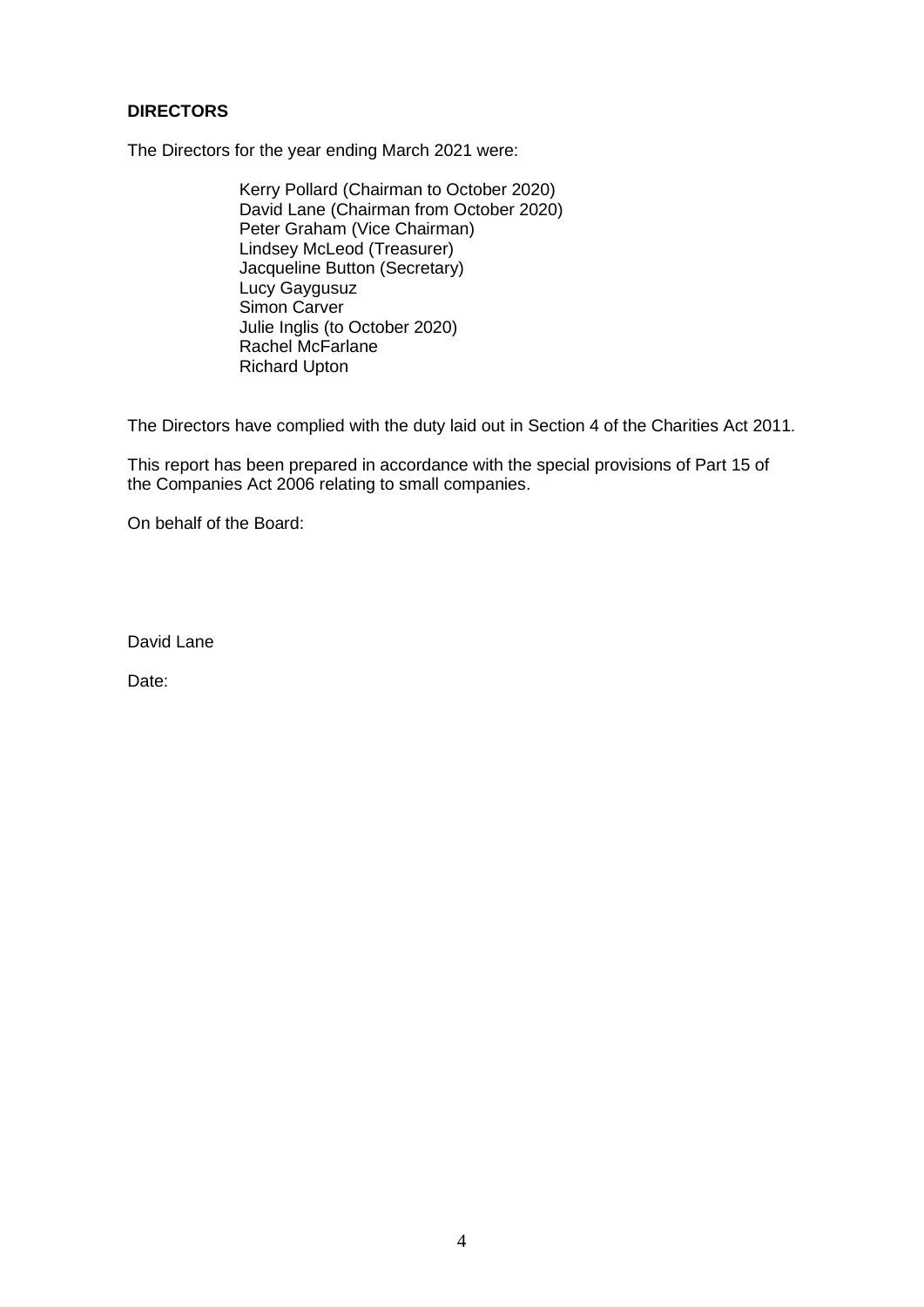### **Independent examiner's report to the Directors of Open Door – St Albans**

To assist you to fulfil your duties under the Companies Act 2006, I have examined the financial statements of the Company for the year ended 31 March 2021. These comprise the Profit and Loss Account, Balance Sheet and related notes, and are compiled from the books and records and information provided to me.

This report is made to the Company's Board of Directors, as a body, and comprises those financial statements and matters agreed for this report and for no other purpose. To the fullest extent permitted by law, I do not accept or assume responsibility to anyone other than the Company and the Company's Board of Directors as a body, for my work or for this report.

These statements are compiled in accordance with the requirements of the Companies Act 2006 and the Financial Reporting Standard for Smaller Entities.

Susan Ailles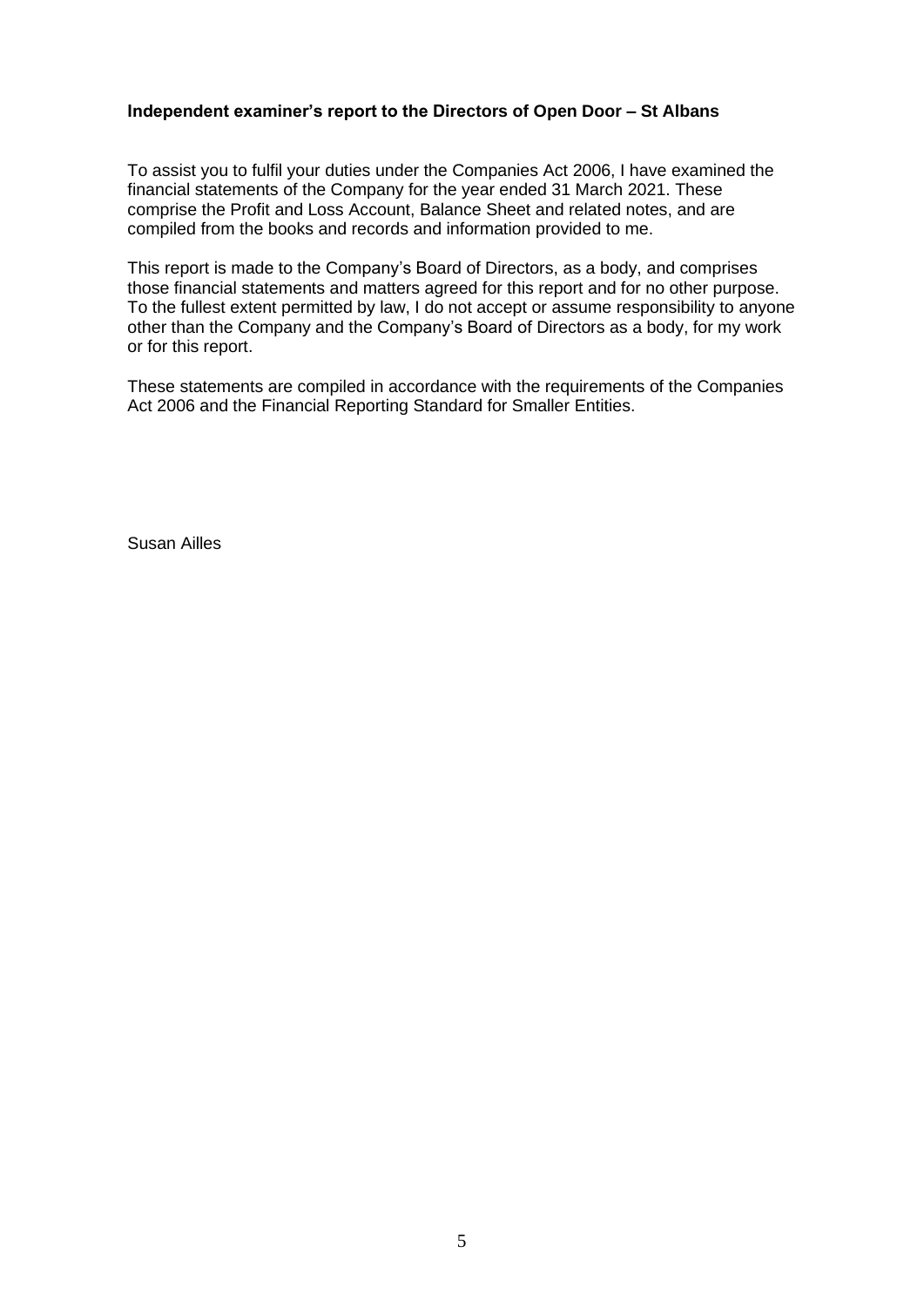## **INCOME & EXPENDITURE ACCOUNT For the year ended 31 March 2021**

|                                                                                                                              | <b>Notes</b> | 2020/21<br>£       | 2019/20<br>£      |
|------------------------------------------------------------------------------------------------------------------------------|--------------|--------------------|-------------------|
| Donations and Grants Received                                                                                                |              | 125,331            | 70,720            |
| less Expenditure on services                                                                                                 |              | (121,086)<br>4,245 | (69, 491)         |
| less Other Operating costs                                                                                                   |              | (2, 194)           | 1,229<br>(3, 472) |
| <b>OPERATING SURPLUS/(DEFICIT)</b>                                                                                           | 2            | 2,051              | (2, 243)          |
| Interest receivable                                                                                                          |              | 329                | 1,623             |
| <b>SURPLUS/(DEFICIT) ON</b><br><b>ORDINARY ACTIVITIES BEFORE</b><br><b>TAXATION</b><br>Tax on deficit on ordinary activities | 3            | 2,380              | (620)             |
| <b>SURPLUS/(DEFICIT) FOR THE</b><br><b>FINANCIAL YEAR AFTER</b><br><b>TAXATION</b>                                           |              | 2,380              | (620)             |
| Retained surplus brought forward                                                                                             |              | 342,301            | 342,921           |
| <b>RETAINED SURPLUS CARRIED</b><br><b>FORWARD</b>                                                                            |              | 344,681            | 342,301           |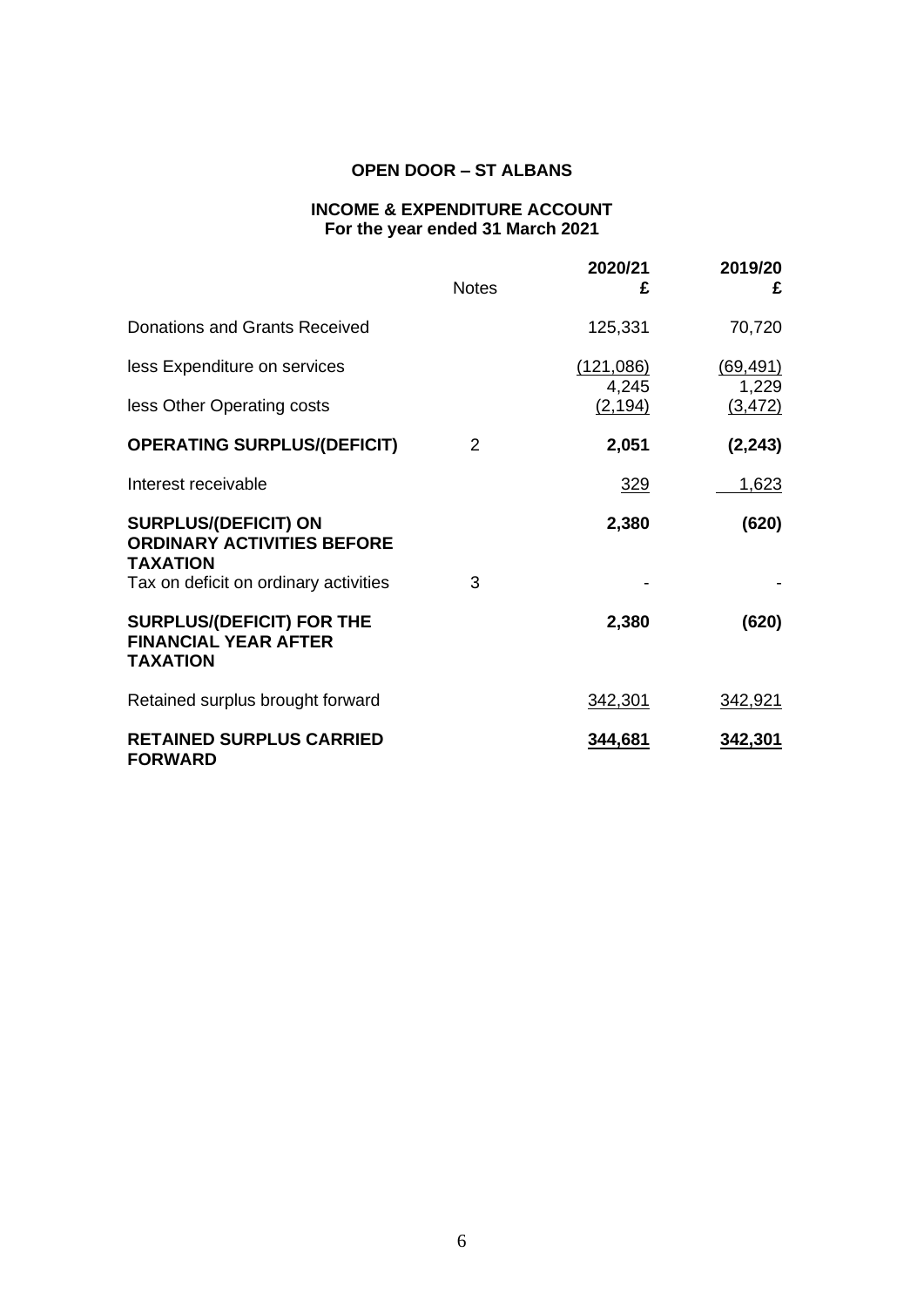## **STATEMENT OF FINANCIAL ACTIVITIES Year ended 31 March 2021**

|                                                         | <b>Unrestricted Funds</b><br><b>Year ended 31.3.21</b> |                          | <b>Unrestricted Funds</b><br>Year ended 31.3.20 |                          |
|---------------------------------------------------------|--------------------------------------------------------|--------------------------|-------------------------------------------------|--------------------------|
|                                                         | General                                                | Development<br>Fund<br>£ | General                                         | Development<br>Fund<br>£ |
|                                                         | £                                                      |                          | £                                               |                          |
| <b>INCOMING RESOURCES</b>                               |                                                        |                          |                                                 |                          |
| <b>Donations Received</b><br>Grant                      | 88,331<br>32,000                                       |                          | 70,720                                          |                          |
| Legacy<br>Investment income                             | 5,000<br>329                                           |                          | 1,623                                           |                          |
|                                                         | 125,660                                                | $\overline{\phantom{a}}$ | 72,343                                          |                          |
| <b>RESOURCES USED</b>                                   |                                                        |                          |                                                 |                          |
| Homeless support activities                             | 54,218                                                 |                          | 5,279                                           |                          |
| Grants for Housing costs and<br><b>Homeless Support</b> | 46,868                                                 |                          | 62,212                                          |                          |
| <b>Other Grants</b>                                     | 20,000                                                 |                          | 2,000                                           |                          |
| Administration<br><b>Fundraising costs</b>              | 2,194                                                  |                          | 3,472                                           |                          |
|                                                         | 123,280                                                |                          | 72,963                                          |                          |
| <b>NET INCOMING /</b><br>(OUTGOING) RESOURCES           | 2,380                                                  |                          | (620)                                           |                          |
| <b>Fund Balances</b><br>brought forward                 | 280,859                                                | 61,442                   | 281,479                                         | 61,442                   |
| <b>FUND BALANCES</b><br><b>CARRIED FORWARD</b>          | 283,239                                                | 61,442                   | 280,859                                         | 61,442                   |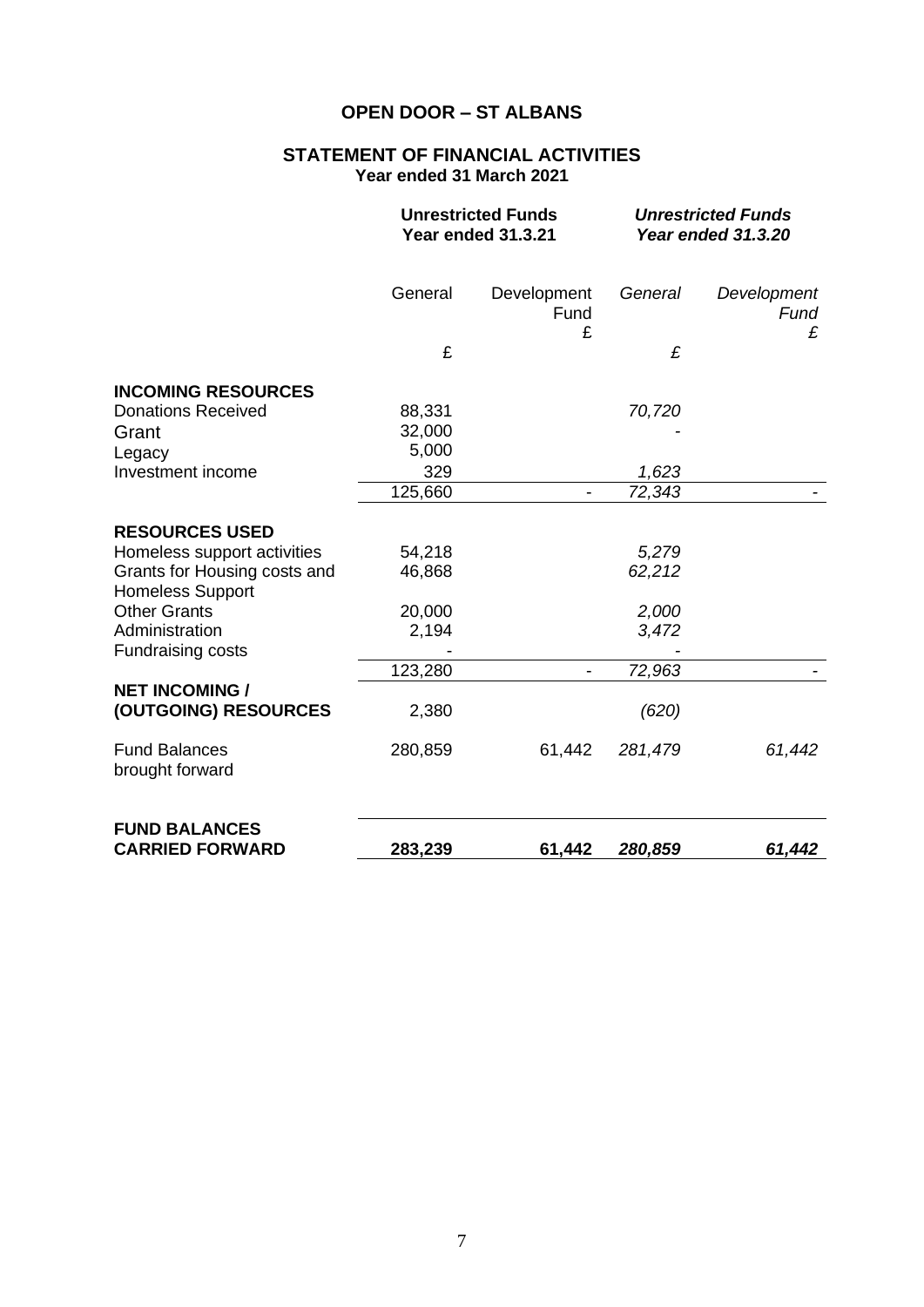### **BALANCE SHEET as at 31 March 2021**

|                                     | <b>Notes</b> | 31 March<br>2021<br>£ | 31 March<br>2020<br>£ |
|-------------------------------------|--------------|-----------------------|-----------------------|
| <b>CURRENT ASSETS:</b>              |              |                       |                       |
| Cash and deposits                   |              | 358,273               | 352,876               |
| <b>Debtors</b>                      |              | 17,656                | 3,630                 |
| <b>LIABILITIES:</b>                 |              |                       |                       |
| amounts falling due within one year | 4            | (31,248)              | (14,205)              |
|                                     |              |                       |                       |
| <b>NET ASSETS</b>                   |              | 344,681               | 342,301               |
|                                     |              |                       |                       |
| <b>RESERVES:</b>                    | 6            |                       |                       |
| <b>General Fund</b>                 |              | 2283,239              | 280,859               |
| Development Fund                    |              | 61,442                | 61,442                |
| <b>TOTAL RESERVES</b>               |              | 344,681               | 342,301               |

The Company is entitled to exemption from audit under Section 477 of the Companies Act 2006 for the year ended 31 March 2021.

The members have not required the Company to obtain an audit of its financial statements for the year ended 31 March 2021 in accordance with Section 476 of the Companies Act 2006.

The Directors acknowledge their responsibilities for:

- a) ensuring that the Company keeps accounting records which comply with Section 386 of the Companies Act 2006; and
- b) preparing financial statements which give a true and fair view of the state of affairs of the Company as at the end of each financial year and of its profit or loss for each financial year in accordance with the requirements of Section 396 and which otherwise comply with the requirements of the Companies Act 2006 relating to financial statements, so far as applicable to the Company.

These financial statements have been prepared in accordance with the special provisions of Part 15 of the Companies Act 2006 relating to small companies.

ON BEHALF OF THE BOARD:

……………………………………………………

Approved by the Board on ……………………………….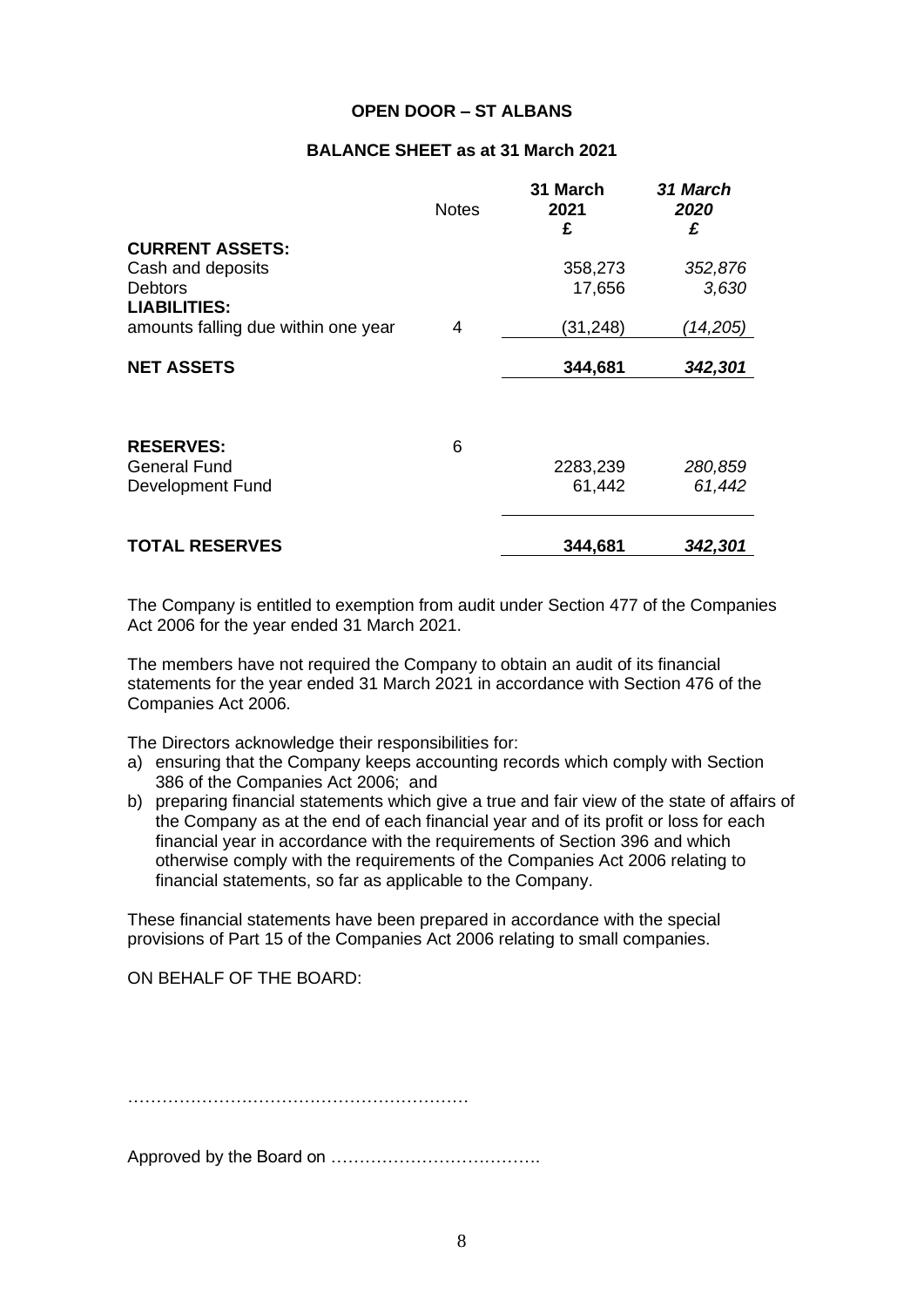### **NOTES TO THE FINANCIAL STATEMENTS Year Ended 31 March 2021**

## **1 Accounting Policies**

The financial statements have been prepared under the historical cost convention and in accordance with the SORP 2015 Accounting and Reporting by Charities. Turnover represents the gross value of donations received. Donations for housing costs are all made to Hightown Housing Association Ltd in support of the Open Door Homelessness Service at 8, Bricket Road, St Albans.

## **2 Operating Surplus/ (Deficit)**

The operating surplus for the year ended 31 March 2021 is £2,380. There were no reporting fees for accountancy, and no directors' emoluments or other benefits accruing to Directors**.**

### **3 Taxation**

The Company is a registered charity with no trading activities, and therefore not subject to corporation tax.

### **4 Debtors and Creditors:**

The following debtors and creditors were held at 31 March.

|                                        | 31 March<br>2021<br>£ | 31 March<br>2020<br>£ |
|----------------------------------------|-----------------------|-----------------------|
| Debtors:                               |                       |                       |
| Gift Aid tax reclaimed                 | 2,962                 | 2,656                 |
| Legacy                                 | 5,000                 |                       |
| <b>Others</b>                          | 6,856                 | 975                   |
| Prepayment for counselling             | 2,667                 |                       |
| Creditors:                             |                       |                       |
| Hightown -grants for homeless services | 11,384                | 12,992                |
| Grant approved - Herts Young Homeless  | 10,000                |                       |
| <b>Other Services</b>                  | 9,864                 | 1,213                 |

## **5 Company Status**

The Company is limited by guarantee and does not have a share capital.

### **6 Related Parties**

The following related party interests have been identified, and transactions incurred.

| <b>Trustee</b>       | <b>Related party</b>                                        | <b>Transaction</b> |
|----------------------|-------------------------------------------------------------|--------------------|
| <b>Kerry Pollard</b> | Wife is Trustee.<br>St Albans & Hertsmere<br>Women's Refuge | Grant £10,000      |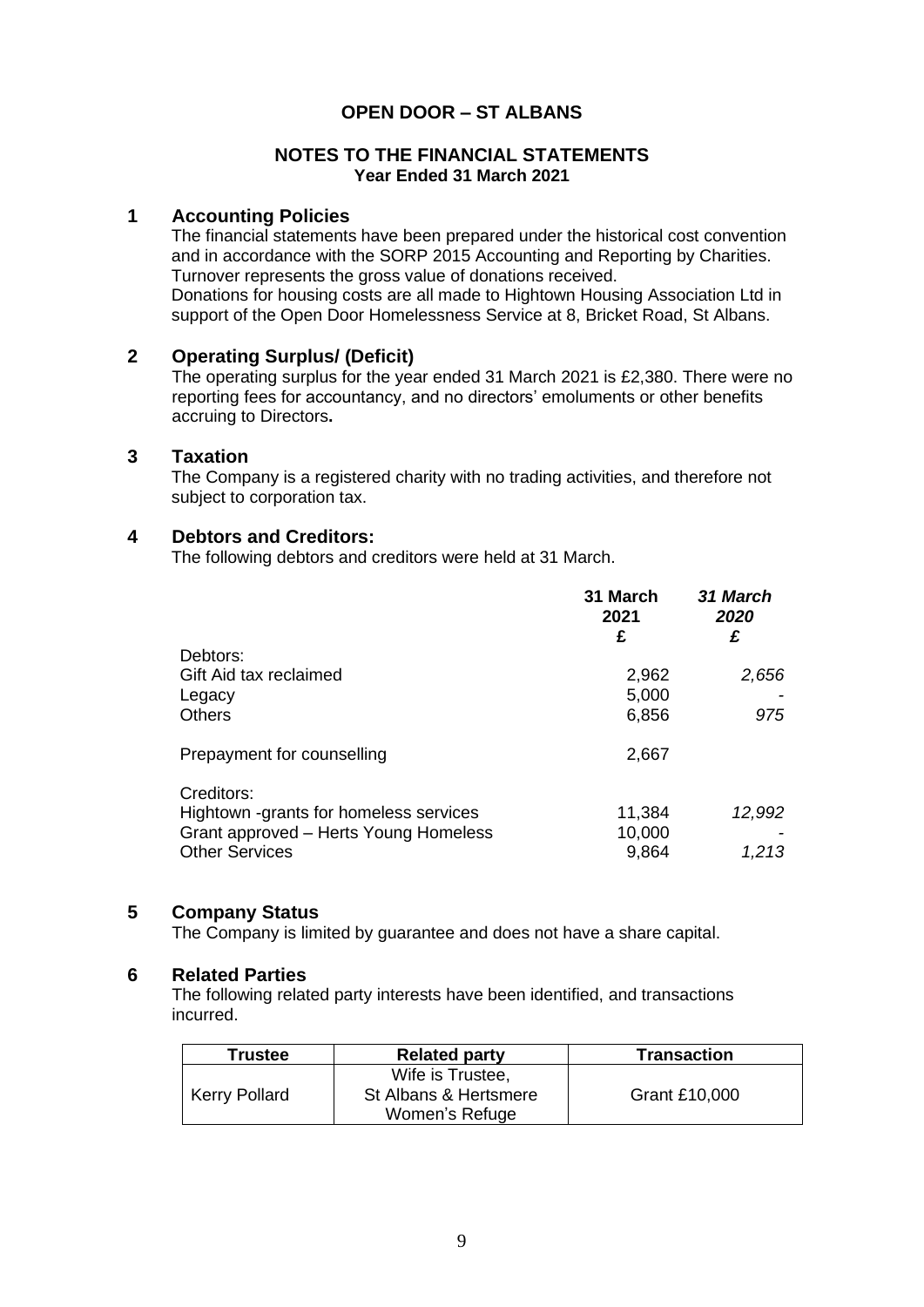### **7 Remuneration**

During the financial year Lucy Gaygusuz, company Director and charity Trustee, has received payment totalling £6,419 for consultancy work scoping new projects, coordinating with the Council, Hightown and other charities the provision of services during lockdown, and management of the volunteer-led winter beds.

Apart from these payments, and the related parties transactions identified in note 6, no director or -any party related to the has received any remuneration, expenses or other benefit during the year.

### **8 General Reserves**

Movements on General Reserves are as shown in the Statement of Financial Activities. The balance on the General Fund at 31 March 2021 was £283,239, and on the Development Fund was £61,442.

### **Reserves Policy**

It is the Charity's policy to aim to have sufficient funds in its General Fund to cover at least the expenditure commitments for the following year. Our budget for known projects and running costs is £95k for 2021/22. The General Fund is held to support the day to day needs of homeless people staying at Open Door Night Shelter, or to enable the Charity to give grants for other activities or projects which support homeless and vulnerable people, within the terms of our charitable purposes and our statutory powers.

The Charity also holds a Development Fund account to provide for the long-term refurbishment and development of facilities to support its charitable services, including the premises at 8 Bricket Road, which is leased to Hightown Housing Association by St Albans City and District Council at a peppercorn rent. This Fund stands at £61,442 as at 31 March 2021,and represents the balance of funding following the refurbishment of 8 Bricket Road in 2010. .

The higher level of general reserves was built up following is a series of exceptional circumstances in the period from 2010. During this time, the Charity has benefited from reductions in the net annual running costs of the Open Door Night Shelter services, largely due to increased income from higher occupancy; continued generous donations, legacies and fundraising, and from some unplanned grant income to support certain specific services provided at Open Door.

The Directors' reserves policy in recent years has reflected their concern that a service that relies so heavily on public sector grants risks losing funding in a time of economic uncertainty. Open Door Night Shelter is a valued public service and its public funding has held up well despite government cuts since 2010. Grants have indeed been reduced and refocused in recent years, in part to get better outcomes and better value for money for funders, but there has also been recognition that Open Door provides essential services to vulnerable homeless people and merits continued resourcing. In addition, individuals staying overnight at Open Door benefit from a housing benefit entitlement which covers the basic cost of their room. There remains a risk of further reductions from the current levels of public funding, including changes in the way some services are commissioned and therefore funded.